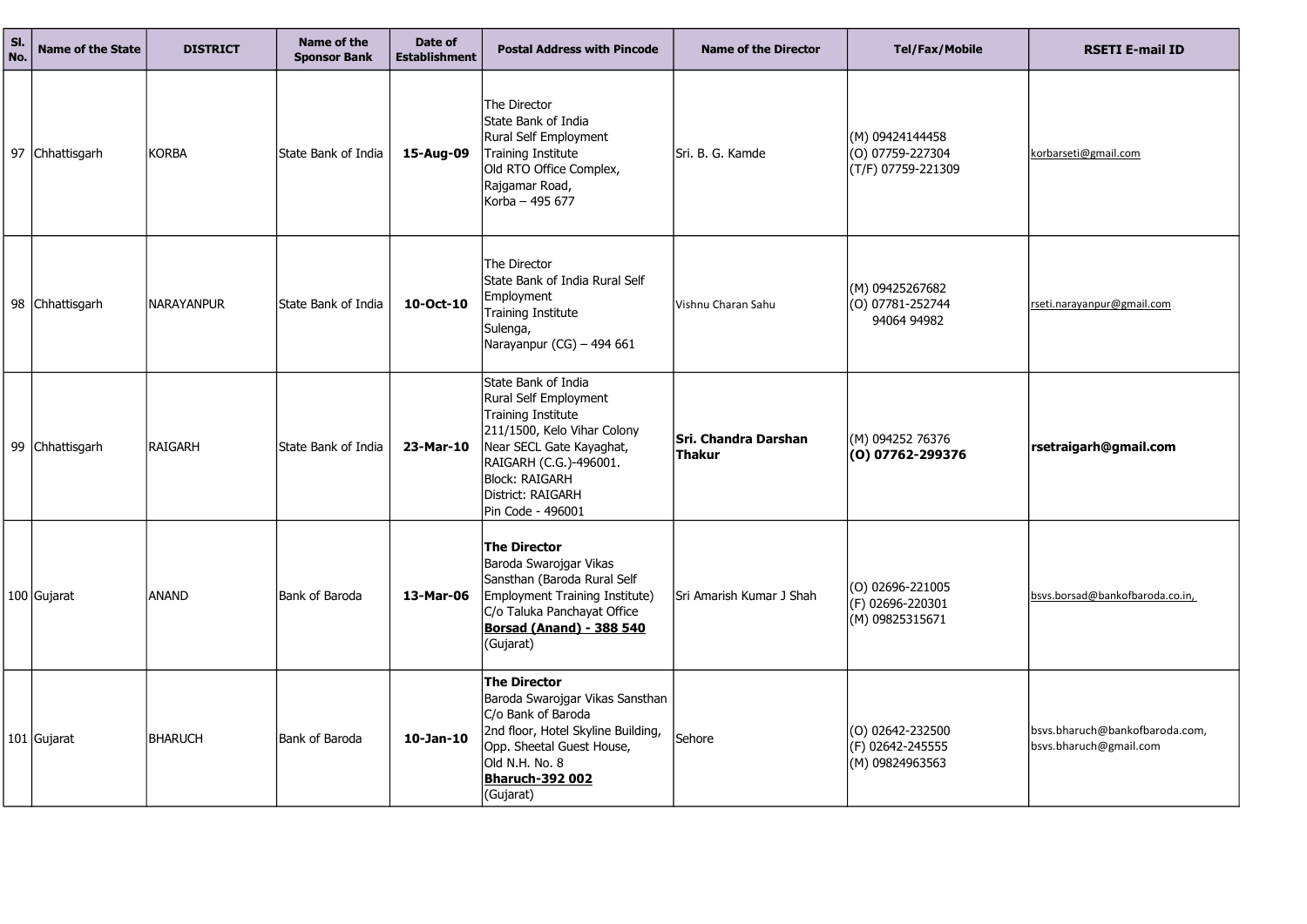| SI.<br>No. | <b>Name of the State</b> | <b>DISTRICT</b>      | <b>Name of the</b><br><b>Sponsor Bank</b> | Date of<br><b>Establishment</b> | <b>Postal Address with Pincode</b>                                                                                                                                                                    | <b>Name of the Director</b> | <b>Tel/Fax/Mobile</b>                                                        | <b>RSETI E-mail ID</b>                                        |
|------------|--------------------------|----------------------|-------------------------------------------|---------------------------------|-------------------------------------------------------------------------------------------------------------------------------------------------------------------------------------------------------|-----------------------------|------------------------------------------------------------------------------|---------------------------------------------------------------|
|            | 102 Gujarat              | <b>CHHOTA UDEPUR</b> | Bank of Baroda                            | 31-Mar-14                       | The Director<br>Baroda Rural Development and<br>Self Employment Training<br>Institute<br>Chhotaudepur<br>Room NO 67, 69<br>Taluka: Naswadi<br>Chhotaudepur - 391 150<br>(Gujarat)                     | Sri Chethan H Salot         | (M) 9638323975                                                               | bsvs.chhotaudepur@bankofbaroda.co<br>.in, C_16264@yahoo.co.in |
|            | 103 Gujarat              | <b>DAHOD</b>         | Bank of Baroda                            | 16-Dec-10                       | <b>The Director</b><br>Baroda Rural Self Employment<br><b>Training Institute</b><br>577/B, Shreeji Apartment,<br>Near State Bank of India Main<br>Branch, Harsolawad,<br>Dohad - 389151<br>(Gujarat)  | Sri M V Chauhan             | (O) 02673-239004<br>(M) 09409367755                                          | bsvs.dohad@bankofbaroda.co.in,<br>vaibhavj97@rediffmail.com   |
|            | 104 Gujarat              | <b>DANGS-AHWA</b>    | Bank of Baroda                            | 30-Dec-10                       | <b>The Director</b><br>Baroda Swarojgar Vikas Sansthan,<br>Education Colony,<br>Sahyog Society<br>Behind Taluka SchoolBlock: Block:<br>Ahwa,<br>Dang - 394 710<br>(Gujarat)                           | Sri Vishnu R Patel          | $(0)$ 02631-220123<br>(BOB-Office no.)<br>(F) 02631-220854<br>(M) 9727782410 | bsvs.ahwa@bankofbaroda.com                                    |
|            | 105 Gujarat              | <b>GANDHINAGAR</b>   | Bank of Baroda                            | 30-Apr-07                       | <b>The Director</b><br>Baroda Swarojgar Vikas Sansthan<br>(RSETI)<br>Block No.125/1 and 125/2, Ring<br>Road, "GH" Type, Sector-21,<br>Opp.Govardhannath Haveli,<br>Gandhinagar - 382 021<br>(Gujarat) | Sri G J Chauhan             | $(0)$ 079-23246204<br>(F) 079-23242937<br>(M) 09924785606                    | bsvs.gandhinagar@bankofbaroda.co<br>m, gjc3011@gmail.com      |
|            | 106 Gujarat              | <b>MAHISAGAR</b>     | Bank of Baroda                            | 24-Mar-14                       | <b>The Director</b><br>Baroda Swarojgar Vikas Sansthan<br>Patel Brothers commercial centre,<br>Modasa Road, Charkosiya Naka,<br>Lunawada,<br><u> Mahisagar - 389 230</u><br>(Gujarat)                 | Sri Himmatsinh F Parmar     | $(0)$ 02674-252186<br>(M) 09427018695                                        | bsvs.Mahisagar@bankofbaroda.com                               |

| Tel/Fax/Mobile                                                             | <b>RSETI E-mail ID</b>                                        |
|----------------------------------------------------------------------------|---------------------------------------------------------------|
| (M) 9638323975                                                             | bsvs.chhotaudepur@bankofbaroda.co<br>.in, C_16264@yahoo.co.in |
| (O) 02673-239004<br>(M) 09409367755                                        | bsvs.dohad@bankofbaroda.co.in,<br>vaibhavj97@rediffmail.com   |
| (O) 02631-220123<br>(BOB-Office no.)<br>(F) 02631-220854<br>(M) 9727782410 | bsvs.ahwa@bankofbaroda.com                                    |
| (O) 079-23246204<br>(F) 079-23242937<br>(M) 09924785606                    | bsvs.gandhinagar@bankofbaroda.co<br>m, gjc3011@gmail.com      |
| (O) 02674-252186<br>(M) 09427018695                                        | bsvs.Mahisagar@bankofbaroda.com                               |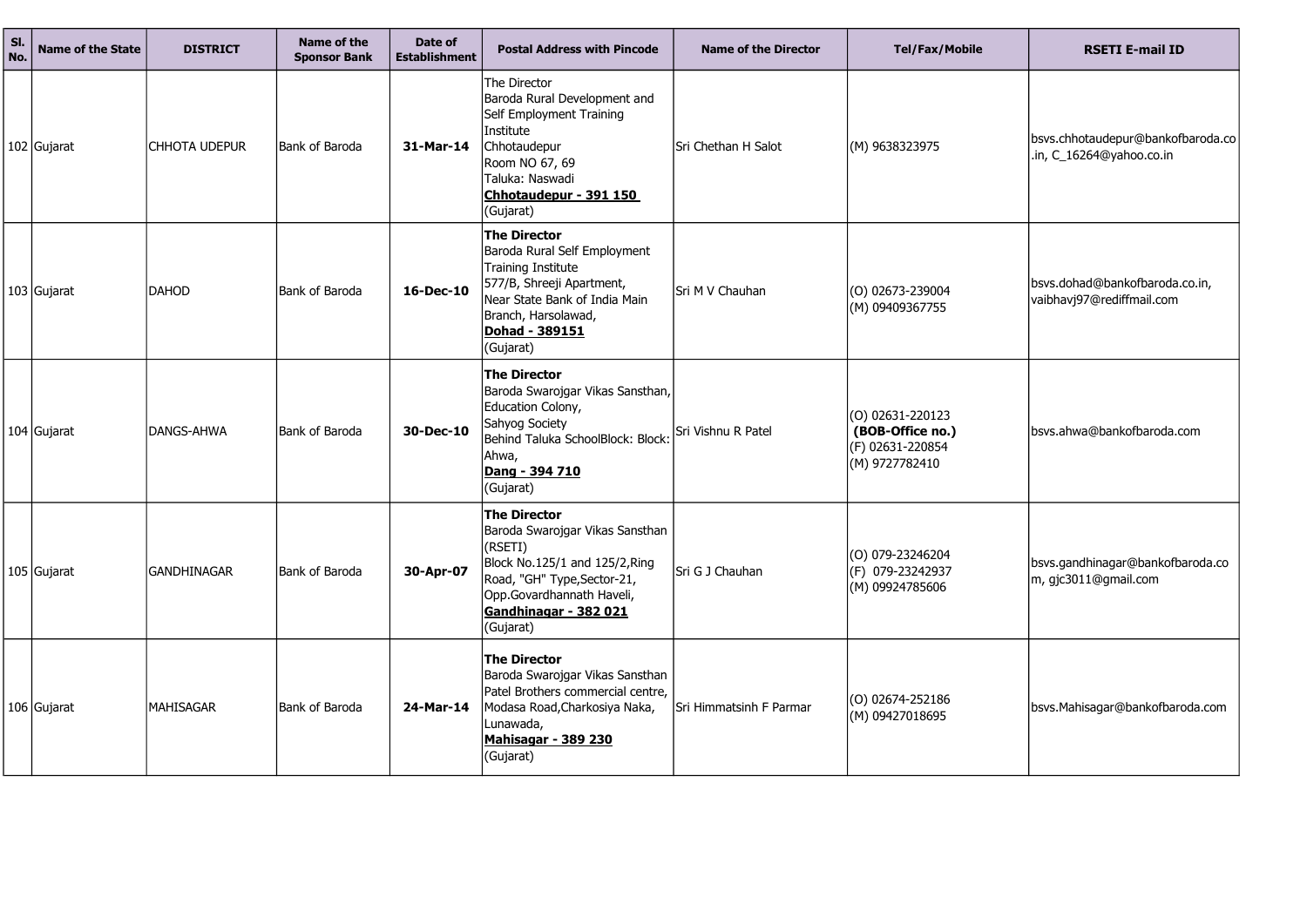| SI.<br>No. | <b>Name of the State</b> | <b>DISTRICT</b> | Name of the<br><b>Sponsor Bank</b> | Date of<br><b>Establishment</b> | <b>Postal Address with Pincode</b>                                                                                                                                                                                      | <b>Name of the Director</b> | <b>Tel/Fax/Mobile</b>                                      | <b>RSETI E-mail ID</b>                                 |
|------------|--------------------------|-----------------|------------------------------------|---------------------------------|-------------------------------------------------------------------------------------------------------------------------------------------------------------------------------------------------------------------------|-----------------------------|------------------------------------------------------------|--------------------------------------------------------|
|            | 107 Gujarat              | <b>NARMADA</b>  | <b>Bank of Baroda</b>              | 10-Mar-10                       | <b>The Director</b><br>Baroda Swarojgar Vikas<br>Sansthan<br>Near Kalia Bhoot Temple Palace<br>Road, Vadia Rajpipla,<br><u>Narmada - 391 120</u><br>(Gujarat)                                                           | Sri N K Vasava              | $(0)$ 02640-220354<br>(M) 09427986702                      | bsvs.rajpipla@bankofbaroda<br>Idm.narmada@bankofbaroda |
|            | 108 Gujarat              | NAVASARI        | Bank of Baroda                     | 11-Mar-10                       | The Director,<br>Baroda Swarojgar Vikas Sansthan<br>C/o Bank of Baroda, 1st floor,<br>Panch hatdi, Nandini Complex<br>branch Sayaji Road,<br><b>Navsari - 396 445</b><br>(Gujarat)                                      | Sri K N Desai               | (M) 09727782411<br>$(0)$ 02637-280557                      | bsvs.navsari@bankofbaroda.<br>kantilal.desai@yahoo.com |
|            | $109$ Gujarat            | PANCHMAHAL      | Bank of Baroda                     | 2-Mar-06                        | Baroda Swarojgar Vikas<br>Sansthan (Baroda Rural Self<br>Employment Training Institute)<br>nutan balmandir bldg.<br>Near nagar palika<br>GODHRA - 389001<br><b>DIST: PANCHMAHALS</b><br>(GUJARAT)                       | Sri P N Pandya              | $(0)$ 026722 49808<br>(M) 09427849009                      | bsvs.godhra@bankofbaroda.<br>pnpandya17@gmail.com      |
|            | 110 Gujarat              | <b>SURAT</b>    | Bank of Baroda                     | $2$ -Apr-04                     | <b>The Director</b><br>Baroda Swarojgar Vikas Sansthan<br>(Baroda Rural Self Employment<br>Training Institute) 1st floor, Krishi<br>Bhavan,<br>Poona-Kumbharia Road,<br>Dumbhal,<br><b>Surat - 395 010</b><br>(Guiarat) | Sri R G Jethawa             | $(0)$ 0261-2332166<br>$(M)$ 08980026732                    | bsvs.surat@bankofbaroda.co<br>rgjethwa22@gmail.com     |
|            | 111 Gujarat              | VADODARA        | <b>Bank of Baroda</b>              | 29-Jun-09                       | <b>The Director</b><br>Swarojgar Vikas Sansthan,<br>C/o - Bank of Baroda,<br>Mandvi Main Branch,<br><u>Vadodara - 390 06</u><br>(Gujarat)                                                                               | Sri C M Chotalia            | $(0)$ 0265-2430371<br>$(F)$ 0265-2431177<br>(M) 8238048370 | bsvs.baroda@bankofbaroda.<br>bsvs.baroda@gmail.com     |

| <b>Tel/Fax/Mobile</b>                      | <b>RSETI E-mail ID</b>                                 |
|--------------------------------------------|--------------------------------------------------------|
| 02640-220354                               | bsvs.rajpipla@bankofbaroda.com,                        |
| 09427986702                                | Idm.narmada@bankofbaroda.com                           |
| 09727782411                                | bsvs.navsari@bankofbaroda.com,                         |
| 02637-280557                               | kantilal.desai@yahoo.com                               |
| 026722 49808                               | bsvs.godhra@bankofbaroda.com,                          |
| 09427849009                                | pnpandya17@gmail.com                                   |
| 0261-2332166                               | bsvs.surat@bankofbaroda.com,                           |
| 08980026732                                | rgjethwa22@gmail.com                                   |
| 0265-2430371<br>0265-2431177<br>8238048370 | bsvs.baroda@bankofbaroda.com,<br>bsvs.baroda@gmail.com |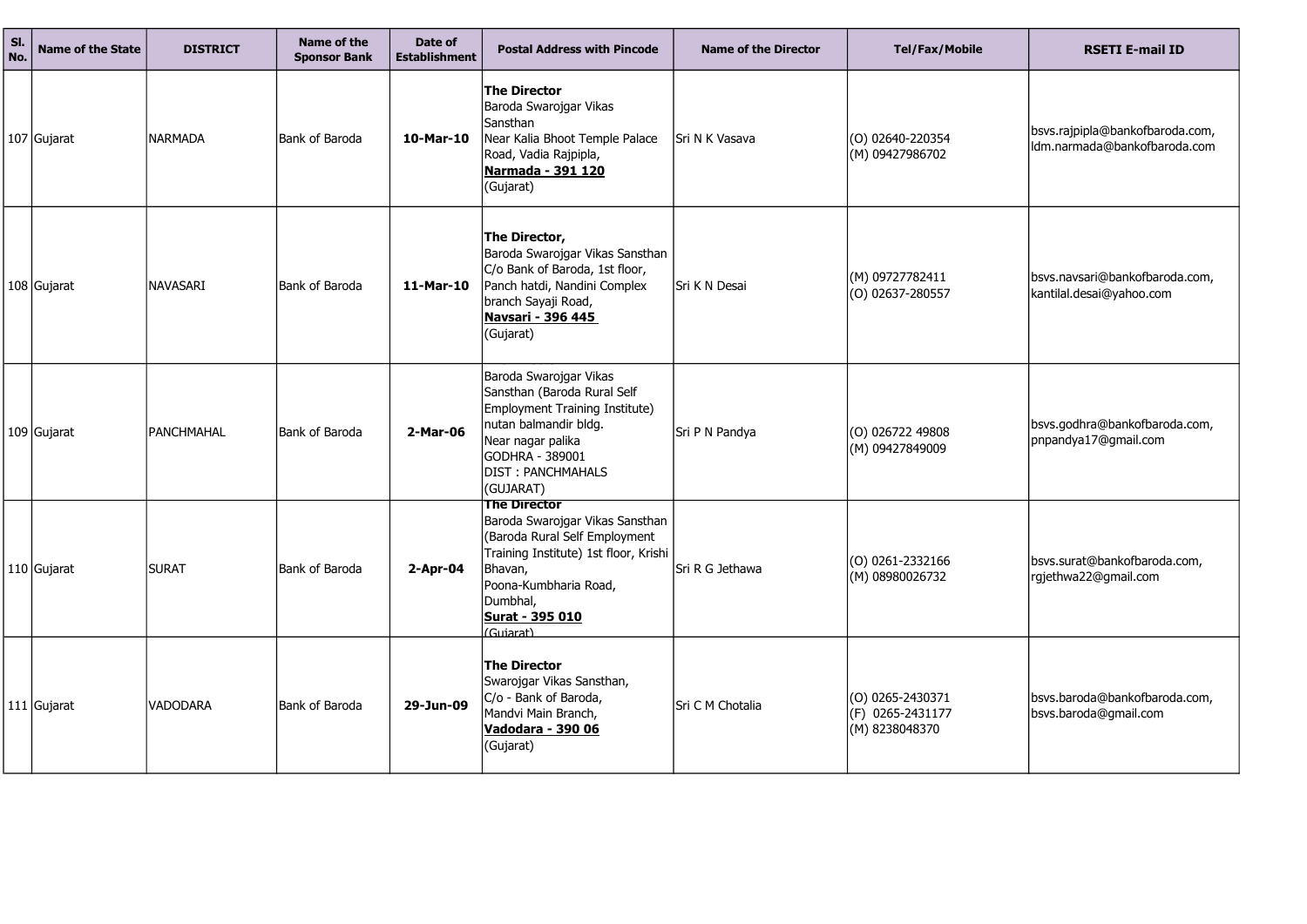| SI.<br>No. | <b>Name of the State</b> | <b>DISTRICT</b>  | Name of the<br><b>Sponsor Bank</b> | Date of<br><b>Establishment</b> | <b>Postal Address with Pincode</b>                                                                                                                                                                                          | <b>Name of the Director</b> | <b>Tel/Fax/Mobile</b>                                                                     | <b>RSETI E-mail ID</b>                                   |
|------------|--------------------------|------------------|------------------------------------|---------------------------------|-----------------------------------------------------------------------------------------------------------------------------------------------------------------------------------------------------------------------------|-----------------------------|-------------------------------------------------------------------------------------------|----------------------------------------------------------|
|            | 112 Gujarat              | <b>VALSAD</b>    | <b>Bank of Baroda</b>              | 11-Mar-10                       | <b>The Director</b><br>Baroda Swarojgar Vikas Sansthan<br>(Baroda Rural Self Employment<br>Training Institute) Behind Bank of<br>Baroda Abrama Branch<br>Dharampur Road<br><b>Bulsar-396 001</b><br>(Gujarat)               | Sri Vijay Patel             | $(0)$ 02632-227421<br>$(M)$ 9427183373                                                    | bsvs.bulsar@bankofbaroda.c                               |
|            | 113 Gujarat              | <b>TAPI</b>      | Bank of Baroda                     | 31-Dec-10                       | The Director<br>Baroda RSETI Tapi (Vyara)<br>House No.223, B/h DNC Market<br>Near Old Bus Stand, Vyara<br>Block: Vyara<br>District: Tapi<br>Pin Code: 394650                                                                | Sri. Dinesh Hirabhai Gamit  | (M) 09909453922<br>$(0)$ 02626-222257                                                     | bsvs.tapi@bankofbaroda.con<br>dineshamit1702@gmail.com   |
|            | 114 Gujarat              | <b>AHMEDABAD</b> | Dena Bank                          | 1-Jun-09                        | <b>The Director</b><br><b>DENA Rural Self Employment</b><br>Training Institute<br>Gujarat Gramhat,<br>Near Anjali Char Rasta, Vasna,<br>Ahmedabad - 380 007<br>(Gujarat)                                                    | Sri Kumar Abhishek          | $(0)$ 079-26643198<br>(M) 09687905553                                                     | rseti.ahm@denabank.co.in,<br>kumar2006abhishek@gmail.o   |
|            | 115 Gujarat              | IBANSAKANTHA     | Dena Bank                          | 19-Jun-09                       | <b>The Director</b><br>DENA Rural Self Employment<br><b>Training Institute</b><br>Near Akshatam Society,<br>Akeshan Road,<br>F/o Upasana School<br>At. Palanpur,<br>Banaskantha - 385 001                                   | Sri Santosh Kumar Meena     | $(O) 02742 - 295582$<br>$(M)$ 09925018581<br>(Dilavar Gadhavi (Faculty) -<br>09601466307) | denarsetipalanpu@gmail.con<br>rseti.palanpur@denabank.co |
|            | 116 Gujarat              | <b>KUTCH</b>     | Dena Bank                          | 25-Feb-05                       | <i>(Gujarat)</i><br>The Director<br>Dena Rural Self Employment<br><b>Training Institute</b><br>(Dena RSETI)<br>Survey No-158/P,<br>Near Hira Laxmi Memorial Park,<br>Village; Bhujodi,<br>Taluka: Bhuj<br>Kachchh - 370 020 | Sri Vijay S Patel           | $(0)$ 02832-654094<br>(M) 09925485836                                                     | rseti.bhuj@gmail.com,<br>rseti.bhuj@denabank.co.in       |

| <b>RSETI E-mail ID</b>                                       |
|--------------------------------------------------------------|
| bsvs.bulsar@bankofbaroda.com                                 |
| bsvs.tapi@bankofbaroda.com,<br>dineshamit1702@gmail.com      |
| rseti.ahm@denabank.co.in,<br>kumar2006abhishek@gmail.com     |
| denarsetipalanpu@gmail.com,<br>rseti.palanpur@denabank.co.in |
| rseti.bhuj@gmail.com,<br>rseti.bhuj@denabank .co.in          |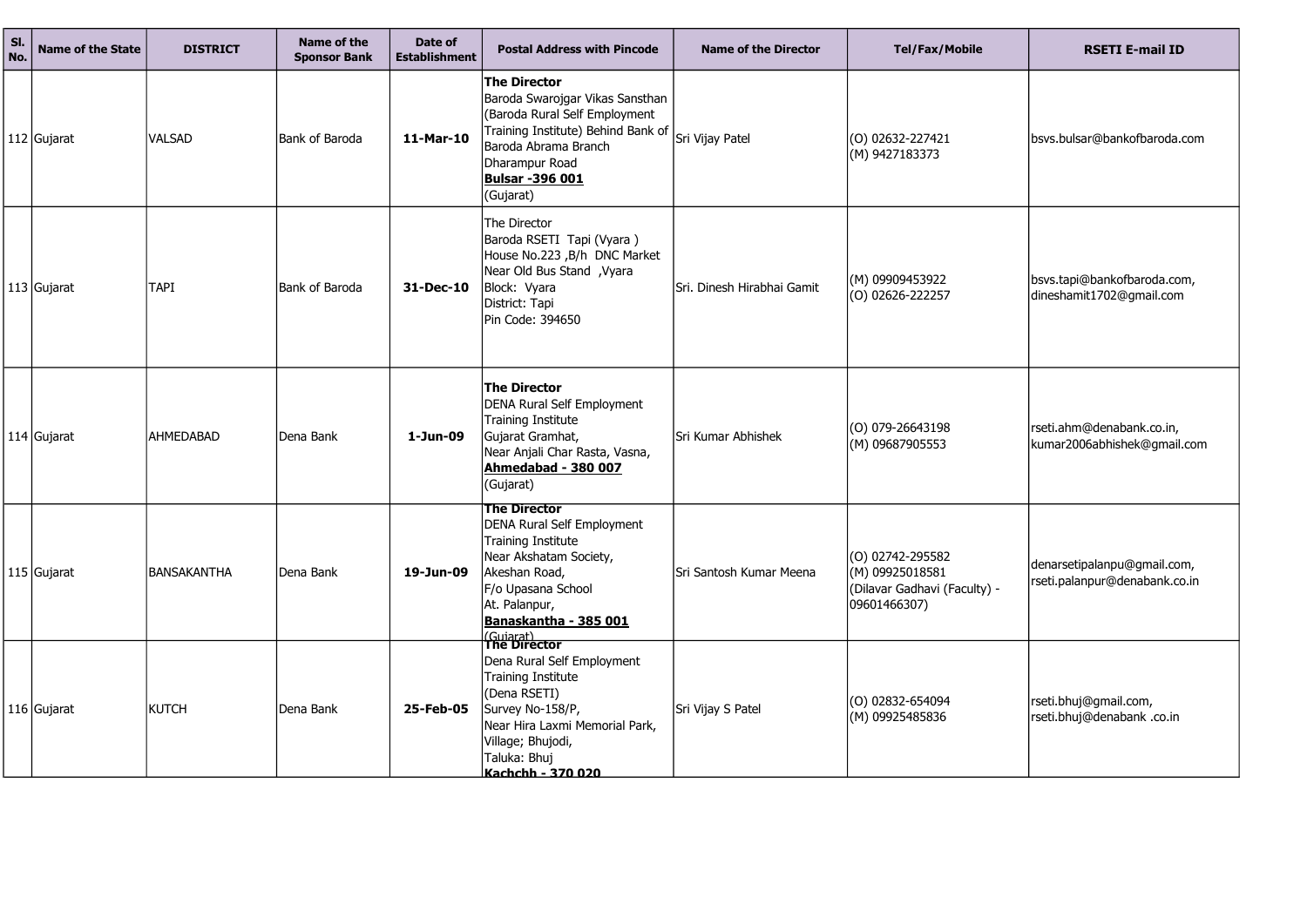| SI.<br>No. | <b>Name of the State</b> | <b>DISTRICT</b>    | <b>Name of the</b><br><b>Sponsor Bank</b> | Date of<br><b>Establishment</b> | <b>Postal Address with Pincode</b>                                                                                                                                                                                                    | <b>Name of the Director</b> | <b>Tel/Fax/Mobile</b>                                                              | <b>RSETI E-mail ID</b>                                  |
|------------|--------------------------|--------------------|-------------------------------------------|---------------------------------|---------------------------------------------------------------------------------------------------------------------------------------------------------------------------------------------------------------------------------------|-----------------------------|------------------------------------------------------------------------------------|---------------------------------------------------------|
|            | 117 Gujarat              | <b>MEHSANA</b>     | Dena Bank                                 | 7-Apr-05                        | <b>The Director</b><br>Dena Rural Self Employment<br>Training Institute,<br>(DENA RSETI)<br>Near Fatepura Circle,<br>Mehsana-Unjha Highway<br>Mehsana - 384 205<br>(Gujarat)                                                          | Smt Patel Mehulbhai K       | $\vert$ (O) 02762-291896<br>(M) 09427446965                                        | denarseti@gmail.com,<br>rseti.mehsana@denabank.co       |
|            | $118$ Gujarat            | <b>PATAN</b>       | Dena Bank                                 | 29-Dec-09                       | <b>The Director</b><br><b>DENA Rural Self Employment</b><br><b>Training Institute</b><br>Opp. RTO Office,<br>Sankhari Road, At. Golapur,<br>PO Sankhari, Ta. & Dist.<br>Patan - 384 275<br>(Gujarat)                                  | Sri Rakesh B Doshi          | $(0)$ 02766-222352<br>(M) 09428827926                                              | denarsetipatan@gmail.com,<br>rseti.patan@denabank.co.in |
|            | 119 Gujarat              | <b>SABARKANTHA</b> | Dena Bank                                 | 30-Mar-09                       | <b>The Director</b><br><b>DENA RSETI</b><br>Near Aravalli Seeds &<br>Railway Crossing,<br>ITI Bypass Road,<br>Hansalpur (Virpur),<br>Himatnagar- 383 001<br>(Gujarat)                                                                 | Sri Pradeep Pal             | (0) 02772-243193<br>(M) 08238076990<br>(OA) 09104710386<br>(Faculty) - 09033488313 | denarsetihmt@denabank.co.<br>denarsetihmt@gmail.com     |
|            | 120 Gujarat              | KHEDA              | <b>RUDSETI</b>                            | 8-Dec-03                        | The Director Near Simply Garment<br>Factory,<br>Petlad Road,<br>AT-Piplag Village-<br><b>Block: Nadiad</b><br>District: Kheda<br>Pin Code: 387355                                                                                     | Sri K K Desai               | (M) 09879790224/<br>(O) 0268-2900588 /03473-<br>279217                             | rudsetinadiad@gmail.com                                 |
|            | 121 Gujarat              | <b>AMRELI</b>      | State Bank of India                       | 23-Mar-09                       | <b>The Director</b><br>State Bank of India Rural Self<br>Employment<br><b>Training Institute</b><br>2nd Floor Lead Bank Department Sri Gautham Chauhan<br>State Bank Of India<br>Library Chawk<br><b>Amreli - 365601</b><br>(Gujarat) |                             | (O) 02792-223511<br>(LDM Office)<br>(F) 02792-223511<br>(M) 7600035258             | rseti.amreli@sbi.co.in,<br>govindji.chudasama@sbi.co.i  |

| <b>RSETI E-mail ID</b>                                  |
|---------------------------------------------------------|
| denarseti@gmail.com,<br>rseti.mehsana@denabank.co.in    |
| denarsetipatan@gmail.com,<br>rseti.patan@denabank.co.in |
| denarsetihmt@denabank.co.in,<br>denarsetihmt@gmail.com  |
| rudsetinadiad@gmail.com                                 |
| rseti.amreli@sbi.co.in,<br>govindji.chudasama@sbi.co.in |